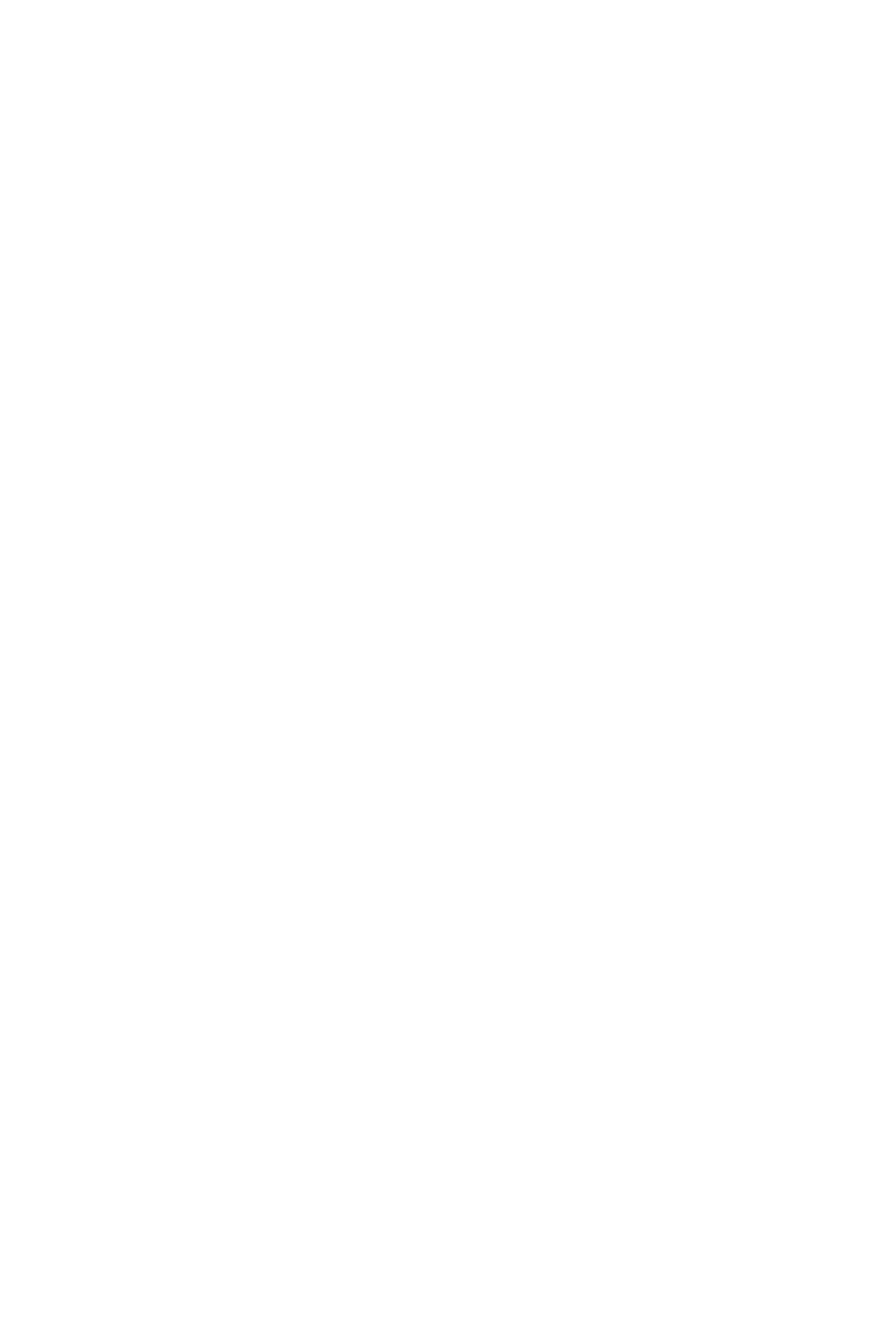## **The model of the Moscow world in M. Elizarov's story "Masha"**

# **El modelo del mundo de Moscú en la historia de M. Elizarov "Masha"**

#### **Oksana Sizykh**

North-Eastern Federal University (NEFU), YakutskRussian Federation777ruslit@mail.ru

Fecha de recepción: 03/09/2016Fecha de aceptación: 07/12/2016

#### **Abstract**

The Russian literature of the early XXI century demonstrates authors' aspiration to assess various social and cultural processes taking place in Moscow – the historical and spiritual centre of Russia. The study of a text as a phenomenon of culture, in which a nation's mentality is reflected and symbolic spatial realia are formed, contributes to revealing the cultural originality of the nation, its moral priorities. The importance of studying the semantics of the Moscow space in M. Y. Elizarov's post-modernist prose is specified by a number social and cultural factors, among which are the change of the life value paradigm, moral imperatives and ethical traditions forming Moscow's new mythology. In connection with the latest events in Ukraine, the new status of the Crimea, Russia's self-determination in the global political and cultural space, this paper gains special relevance.

**Keywords**: Postmodernism; Russian literature; Moscow text; Moscow world model; Mikhail Elizarov

#### **Resumen**

La literatura rusa de principios del siglo XXI demuestra la aspiración de los autores de evaluar diversos procesos sociales y culturales que tienen lugar en Moscú, el centro histórico y espiritual de Rusia. El estudio de un texto como fenómeno de cultura, en el que se refleja la mentalidad de una nación y se forman símbolos espaciales reales, contribuye a revelar la originalidad cultural de la nación, sus prioridades morales.

La importancia de estudiar la semántica del espacio de Moscú en la prosa postmodernista de M. Y. Elizarov está especificada por un número de factores sociales y culturales, entre los cuales se encuentran el cambio del paradigma del valor de la vida, los imperativos morales y las tradiciones éticas que forman la nueva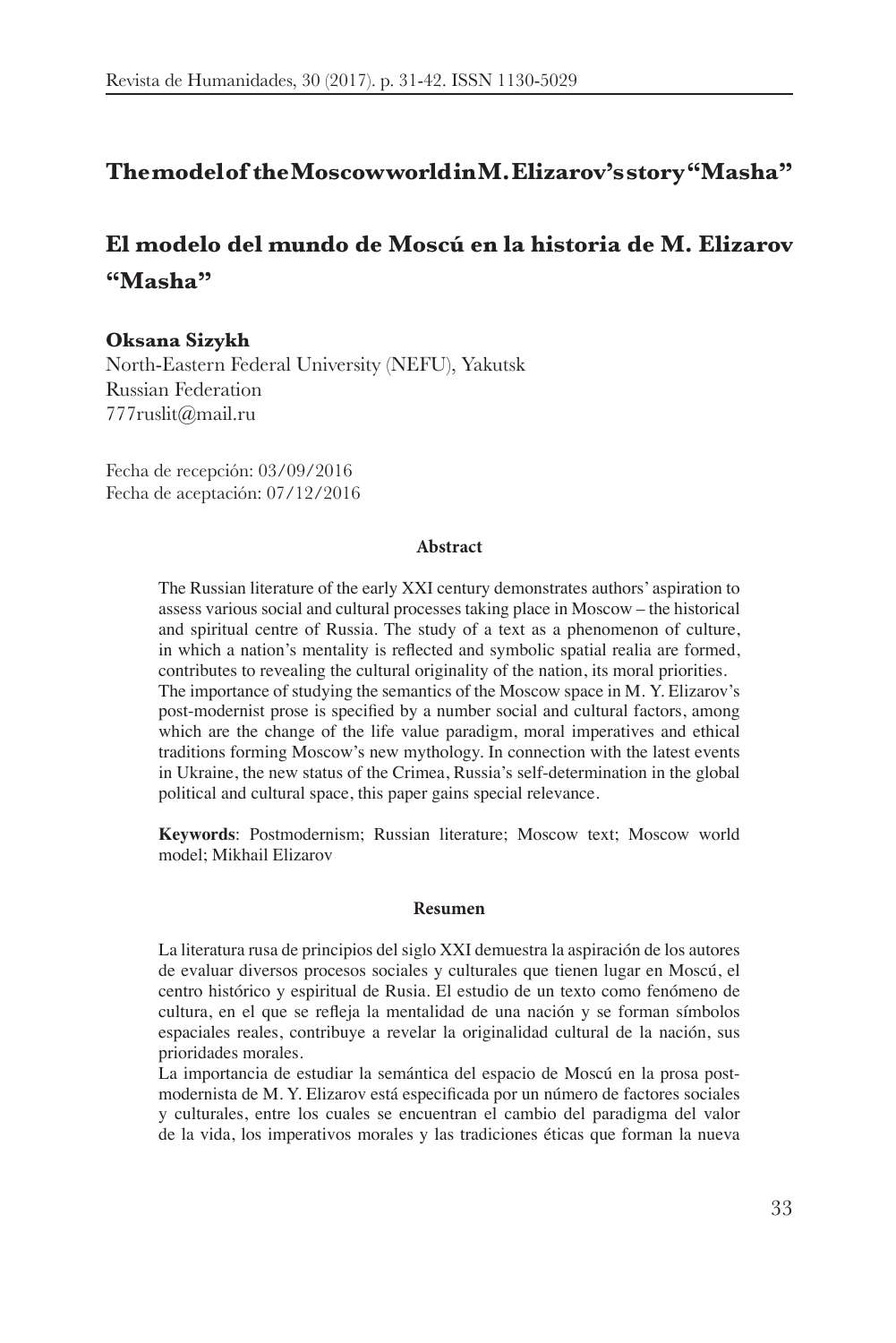mitología de Moscú. En relación con los últimos acontecimientos en Ucrania, el nuevo estatuto de Crimea, la autodeterminación de Rusia en el espacio político y cultural mundial, este documento adquiere especial relevancia.

Palabras clave: Postmodernismo; Literatura rusa; Textos sobre Moscú; Modelo mundial de Moscú; Mikhail Elizarov

**Para citar este artículo:** Sizykh, Oksana (2017). The model of the Moscow world in M. Elizarov's story "Masha. *Revista de Humanidades*, n. 30, p. 31-42, ISSN 1130-5029 (ISSN-e 2340-8995).

**SUMARIO:** 1. Aim and methods. 2. Results. 3. Discussion. 4. Conclusion.5. References.

#### 1. AIM AND METHODS

The object of the research is the polysemous space of Moscow as a fragmentof the Russian spiritual culture reflecting the human mind. The study focuses on the structural semantic elements of the Moscow space in the post-modernist prose.

The material for this research is M. Iu. Elizarov's story "Masha" from the author's collection "My vyshli pokurit na 17 let..." ["We stepped out for a smoke for 17 years..." representing a creative case of the Moscow space interpretation.

The aim of this article is to interpret the model of the Moscow world in M. Elizarov's prose.

The leading method used in this research is the structural and semantic analysis, enabling us to ascertain the structure of the semantic field of the image of Moscow, and the realia that verbalize and visualize it. The comparative method helps us to reveal the distinctive features of the post-modernist space of Moscow in the story by M. Elizarov (2012).

#### 2. RESULTS

The research determines the structural elements of the Moscow world model; the motives and images, representing the picture of Moscow in the beginning of the XXI century are revealed.

Our analysis appeals to one of the crucial problems of the modern humanitarian knowledge – the comprehension of life in Moscow by changing generations.

M. Elizarov's prose is little studied, and there are no research works dedicated to the picture of Moscow in his writings. In this article the model of Moscow metropolitan world is revealed and investigated for the first time.

The article's theoretical value consists in the further development of the problem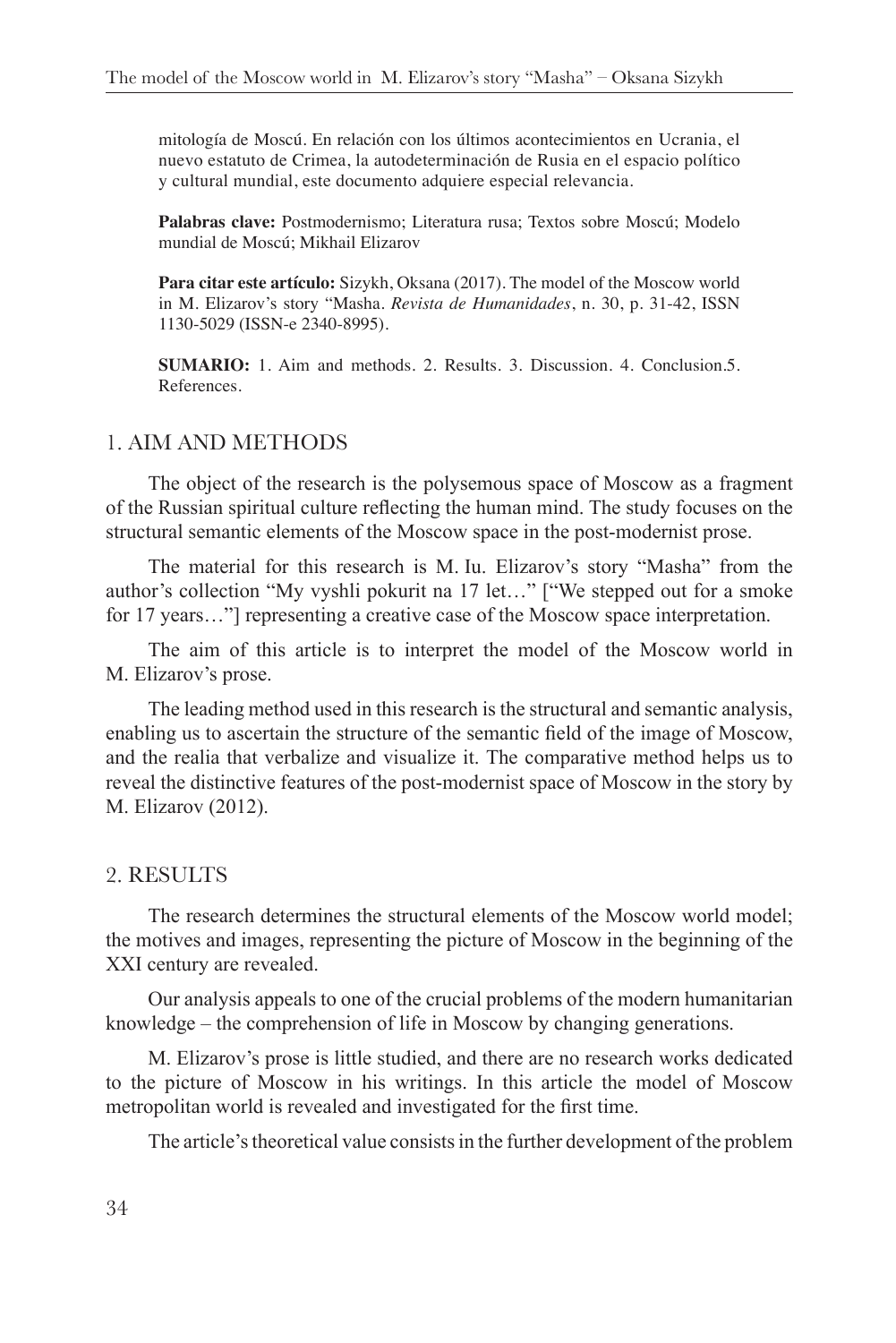of the "Moscow text", connected with the investigation of the capital's cultural and historical phenomena through people's private life.

The practical significance of the paper is determined by the possibility of using the received results in giving a course of lectures on the actual problems of the history of the Russian literature and culture, and also in country-specific studies, cross-cultural communication through teaching Russian as a foreign language, in undergraduate and postgraduate research connected with the study of the specific mentality and culture of the Russian people.

## 3. DISCUSSION

A number of foreign papers are dedicated to the study of cultural phenomena, including the religious ones, directly connected with the modern fiction; among them are the researches of Z. Mohamed and U. M. M. Tahir (2013), U. M. M. Tahir (2010, 2012), D. L. Gugin (2008), R. Manqoush, N. M. Yusof and R. S. Hashim (2013), F. Ferdinal (2013), D. Zhang-Cziráková (2012). Foreign scholars, e.g. P. Mazzarello (2001), conduct interdisciplinary researches with the focus on the Russian classics' works.

The perception of the capital in the XVIII-XXI centuries takes a lot of place in the works of V. N. Toporov (1995), Iu. M. Lotman (n. d.), N. E. Mednis (2011), N. M. Malygina (2005), A. P. Liusyi (2013), S. Monas (1983), R. Wortman (1985) and other researchers.

This paper considers M. Elizarov's postmodernist outlook on Moscow's toponyms and other realia of the capital connected with his view of Moscow as a woman-city. The evaluation of the city given by the writer radically reviews the traditional aesthetic postulates about Moscow.

In the context of this paper, under world model we understand an author's system of ideas about reality, and also a person's interrelation with this reality.

The model of the Moscow world identifies a person's "ego" in the context of many metropolitan realia, determining an individual's life and explaining reality.

In his story "Masha", M. Elizarov masters the archetypal dichotomy of the virgin-city and the whore-city, communicating a confession, which is not only a narrative, but also becomes a device of creating the images of the protagonist – the poet – and of Moscow. The romantic character of the poet's confession, who came to Moscow, on the one hand, is perceived as a self-confession, on the other hand, it brings to the reader the facts of his private biography, showing how much the standards of life are deformed today.

The comprehension of the Moscow world by the hero-narrator is based on sense perception, "Kogda ty ushla ot menia, tochnee, ne ushla, a prosto oborvala telefonnyi razgovor, slovno ostupilas i nechaianno vyronila ego iz ruk <...>"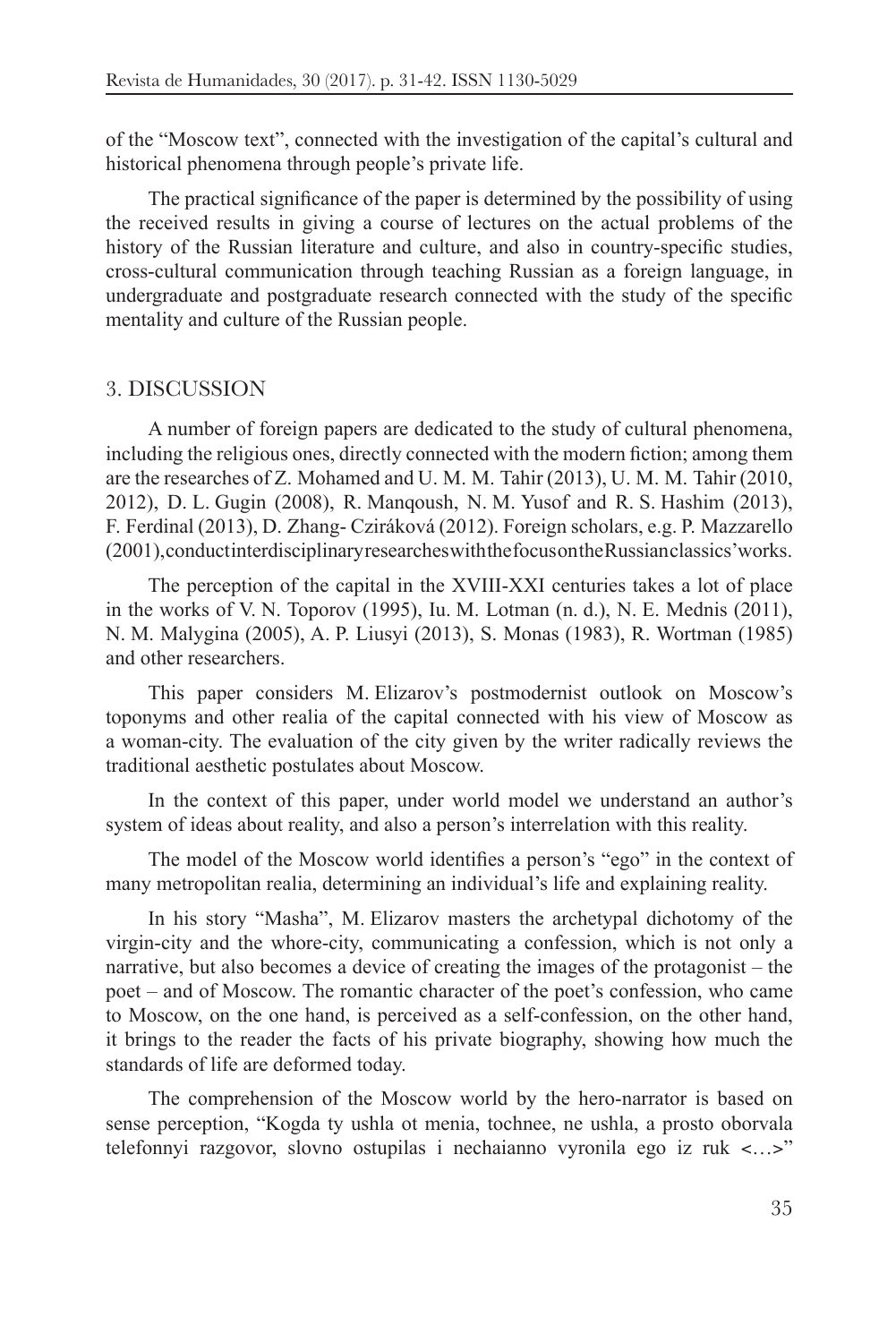["When you left me or, more exactly, not left, but simply interrupted a phone call, as if you stumbled and by chance dropped it from your hands  $\lt$ ... >"] (Elizarov 2012, 8). The story's character, the poet, is distinguished by his noble attitude to three women: his darling, Masha – a random acquaintance from "Google", and his spouse, left behind in another city. After parting with the "belokuraia" ["blond"] and "merelinopodobnaia" ["*Marilyn*-like"] (Elizarov 2012, 13) darling, he critically assesses Masha, involuntarily comparing her with the darling's image. In his new state of parting with the fair beloved, "trogatelnoe uglovatoe pugalo iz gugla" ["the pathetic awkward fright from Google"] (Elizarov 2012, 14) turns into "malchikakaleku" ["a crippled boy"] (Elizarov 2012, 19). The accent shifts from naivety, kindness and sincerity of the virtual heroine, unskillfully writing verses, sending original compliments to her revered poet, to her physical defects, "Esli dopustit, chto Mashiny zuby byli napechatany v taims niu roman kegl dvenadtsat, to dva zaglavnykh ee reztsa byli vosemnadtsatoi verdanoi" ["Assuming that Masha's teeth were typed in Times New Roman 12, her two capital incisors would be Verdana 18"] (Elizarov 2012, 19). The physical parameters speak about aesthetic alienation both of Masha and of the poet from each other and from the world.

On parting with his beloved, the hero-narrator tries to find another sweetheart. Masha becomes her – an unbalanced person, who wins over the lonely writer, left without a muse, with her naive verses full of "natuzhnymi metaforami" ["strained"] metaphors"] (Elizarov 2012, 15). In her description, the discrepancy between her appearance and the poet's expectations is highlighted. As early as in the story title, M. Elizarov indicates the heroine. The name belongs to a lonely person, protesting hard against her disconnection with the world. Having met the narrator, Masha gets into a critical state of alienation. The problem of the paradoxical interrelations of the girl with the outside world is considered by the author as a typical one in the modern conditions of the contradictory Moscow reality.

The same can be said about the hero  $-$  the poet. Masha's presence in his life is destined to relieve his loneliness. His first date with Masha takes place in the Pushkin's area – near one of the most well-known spiritual symbols of the capital. The lines engraved on the pedestal "I dolgo budu tem liubezen ia narodu / Chto chuvstva dobrye ia liroi probuzhdal" ["And long the people yet will honor me / Because my lyre was tuned to loving-kindness" – translated by Avril Pyman] argue with the events of the story. Masha manages to wake up a good feeling in the hero, but not for long. Her trick in the Coffee House (she splashes out coffee on the guests) hastens the end of the unbegun relationship between her and the narrator. The characters try in vain to overcome the senselessness of their existence. The author provides the place of their date with a hidden meaning. The monument of Pushkin reminds of the sense of self-preservation of life and stability of its moral bases.

The hero's feelings are realized in unexpected comparisons and complex metaphors: "<...> kak boevoi radist, vyklikal tvoi nomer tri chasa kriadu" ["<...> as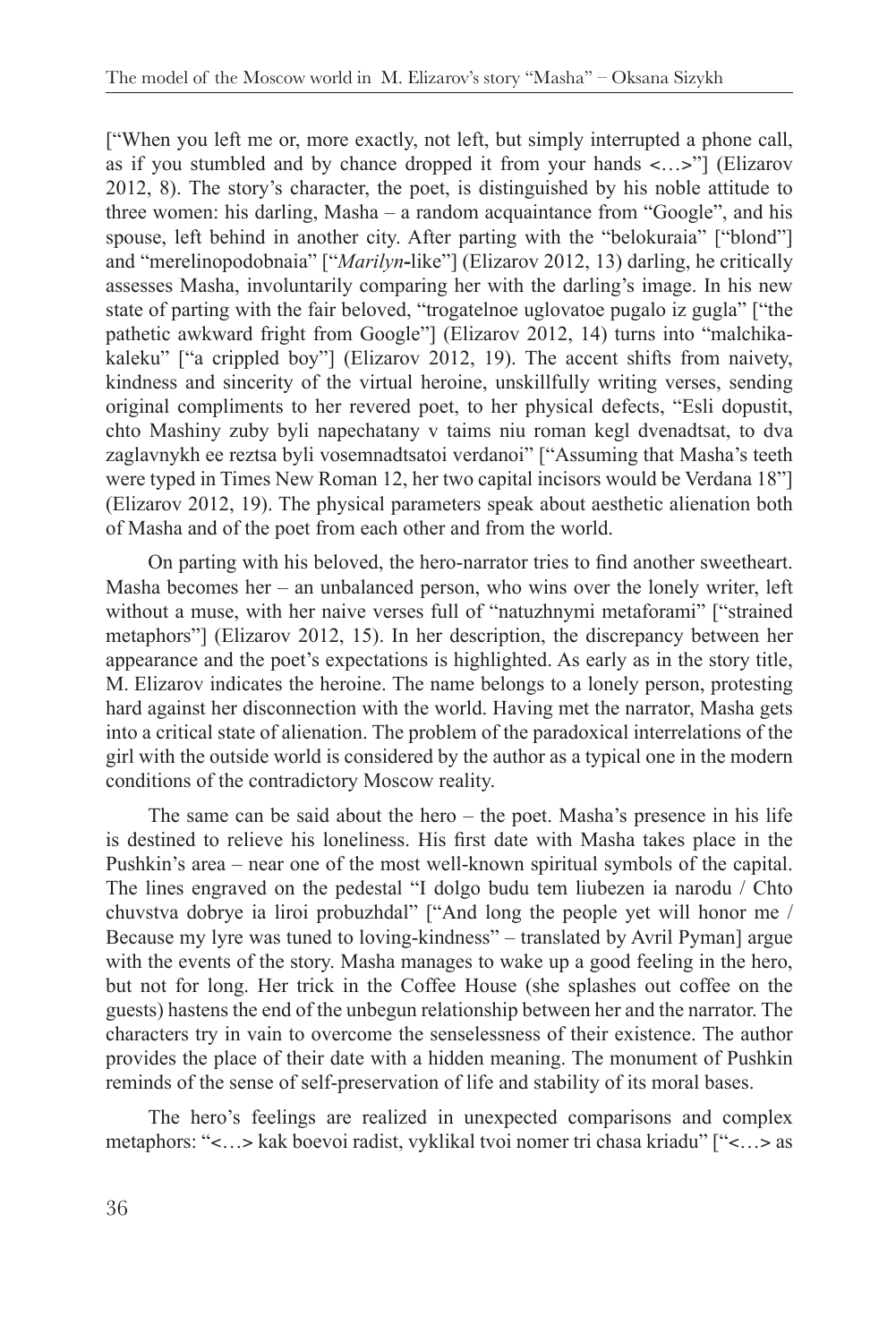a combat radioman, I called out your number three hours in a row"] (Elizarov 2012, 8). The special view of the capital life, chosen by M. Elizarov, objectively exposes the picture of the everyday Moscow, the semantics of its inner space connected with the traumatized souls of the people living in the capital.

On the basis of the myth of the virgin-city and the whore-city, M. Elizarov realizes a "love element" in a private situation. The motive of the Moscow myth, described by M. P. Odesskii as "Moscow is the place of death / parting with one's beloved" (Odesskii 1998), is transformed by M. Elizarov into a complex of motives  $-$  duality, home and loneliness.

The motive of duality is revealed, above all, in the destroyed harmony of relations of the man and the world, disruption of the hero's mind. The poet came to Moscow to work and seemed to meet a real love. The ideal Moscow world attracts the character. He thinks that it is in the capital that he will improve his life. But his darling leaves him. After that the character exists in two worlds simultaneously  $-$  in a deep love dimension, which is now only in his dreams and memories, and in a really ugly place. The hero considers love to be a guaranty of harmonization of his inner "ego", which is "bifurcated" in female images – the blond beauty and the poetess Maria, "Ia <...> byl pochti uveren, chto Masha vygliadit slovno tvoia dobraia raznovidnost" ["I <...> was almost sure, that Masha looked like your kinder variety"] (Elizarov 2012, 18). The dichotomy of the virgin-city and the whore-city helps to reveal the ambivalence of the hero's dual relationship with Masha and the beauty, respectively. The glaring contrast of the two female images, detects the poet's strive to get rid of the false double of his beloved woman and join her: "Ia byl blizok  $k$  dikarskoi reaktsii – otmakhivaias rukavami krichat: – Chto za duratskie shutki? Gde nastoiashchaia Masha?!" ["I was near to a savage reaction  $-$  to shout, flailing my arms, 'Is this a foolish joke? Where is the real Masha?!' "] (Elizarov 2012, 20). The hero has not met a double of his darling. The motive of duality offers the hero an illusory way of overcoming his inner crisis.

M. Elizarov travesties the actions and behavior of Masha. The girl passes a deceit off as truth. The hero, not willing to meet the poetess, realizes it, when he gets her messages – invitations for a date. The situation of SMS-communication of the characters finishes with the message about the girl's death (the author's address to the archaic formula "Moscow is the sweetheart's death place"). The poet suspects the girl's game, "Proshchanie s Mariei sostoitsia zavtra v 11 utra. Priezzhaite po adresu metro Pervomaiskaia <...> Vprochem znal, chto ne poedu: pervomaiskii adres za verstu razil pervoaprelskim pokhoronnym farsom'' ["Maria will lie in state tomorrow at 11. Come to this address near the Pervomayskaya subway station  $\lt$ ... However, I knew that I wouldn't go – the Pervomayskaya address reeked of an April Fools' funeral farce"] (Elizarov 2012, 30). The opposition "farce – reality" is regarded as the heroine's spiritual death. Metro Pervomayskaya and Tyoply Stan, where the poet lives, are situated at the opposite ends of Moscow, emphasizing the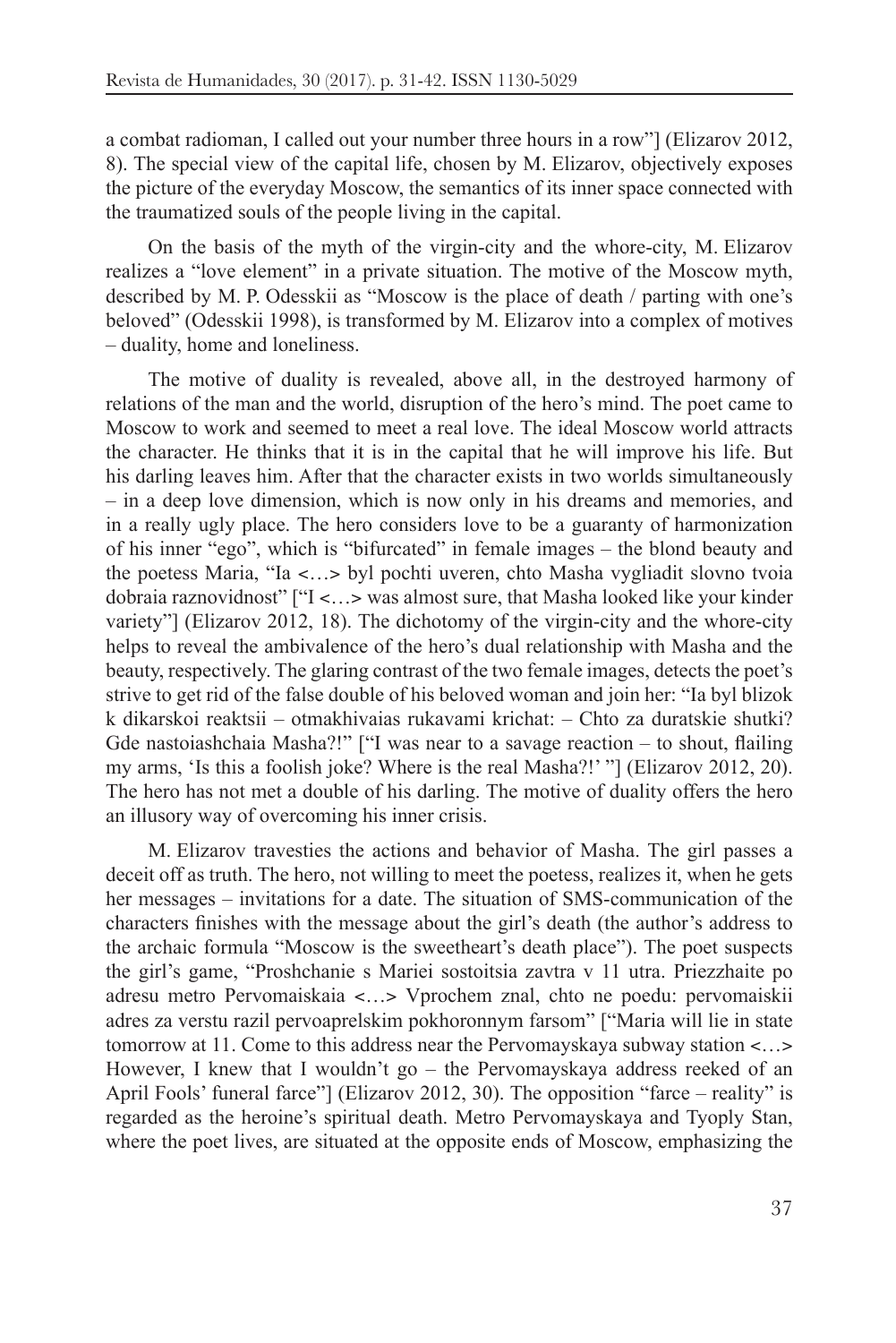opposition "far – near". The playing dimension of Moscow gives Masha the right to a specific form of life in the city. Mystifying her life, Masha becomes a creator of the inner metropolitan world. Masha's awkward poetic attempts present a version of her another being and a cultural code of a complex metropolitan life. Masha lacks rootedness in the world because of a mental illness, while the poet does so because of his denying moral norms.

The disharmony in the relation  $I - M$  Moscow" leads to an existential conflict of the man in the relation "I – the world". The idea of two worlds is assumed as a basis of M. Elizarov's views of the Moscow world – the ideal and the real, and determines the structure of the model of the capital's world.

M. Elizarov actualizes the problems of the meaning of life and personality, being in the state of the deepest spiritual crisis, which explains the hero's search for life guidelines in love.

M. Elizarov's ideas about a person's existence in the Moscow world include the description of the narrator's life near the Tyoply Stan subway station. The poet himself defines his rented lodgings as "nishchii ugol" ["a beggar's dwelling"] (Elizarov 2012, 9). The dual name of the station, enters the real context of the heroes' life, overcomes the cliché interpretations of the Moscow space as a single territory. The words "Tyoply Stan" ["Nomads' Warm Camp"] are perceived by the hero as "zasakharennyi frukt" ["candied fruit"] stuck together (Elizarov 2012, 10). Such view of the Moscow territory is determined by the process of the population's migration – colonization by people from other towns.

M. Elizarov's Moscow displays a symbolism of the world centre. The land of Tyoply Stan becomes sacral. Geographically, here is the highest place in the city.

The poet rents a room, "v kotoroi otsutstvovala dver, vmesto nee nispadala otstavnaia shtora, a okno zanaveshivala pylnaia gardina, pokhozhaia na ispolinskii bint" ["in which there was no door; instead of it, a drapery hung down, and a dusty curtain covered the window like a gigantic bandage"] (Elizarov 2012, 10). The capital's space is recreated through the image of a badly furnished room.

The motive of the house reminds of an idea of a human's happy life and the necessity of overcoming homelessness. Moscow, where every person used to find a shelter, enables the hero to value a home space, protected from outside inference. The metaphorical conversion of home into "ugol" ["a corner, dwelling"] symbolizes the opposition of "home – anti-home".

The idyllic Moscow space is represented by the image of the narrator's beloved woman's unapproachable apartment, "Ia namerevalsia tebia karaulit u tvoego podiezda - vnutr doma bylo ne popast <...>" ["I intended to watch you near your entrance – it was unreal to get into the house <...>" [Elizarov 2012, 9]. The image of the house-shelter giving rest and security is combined with the image of the beloved woman's house and forms a hidden inner space of Moscow.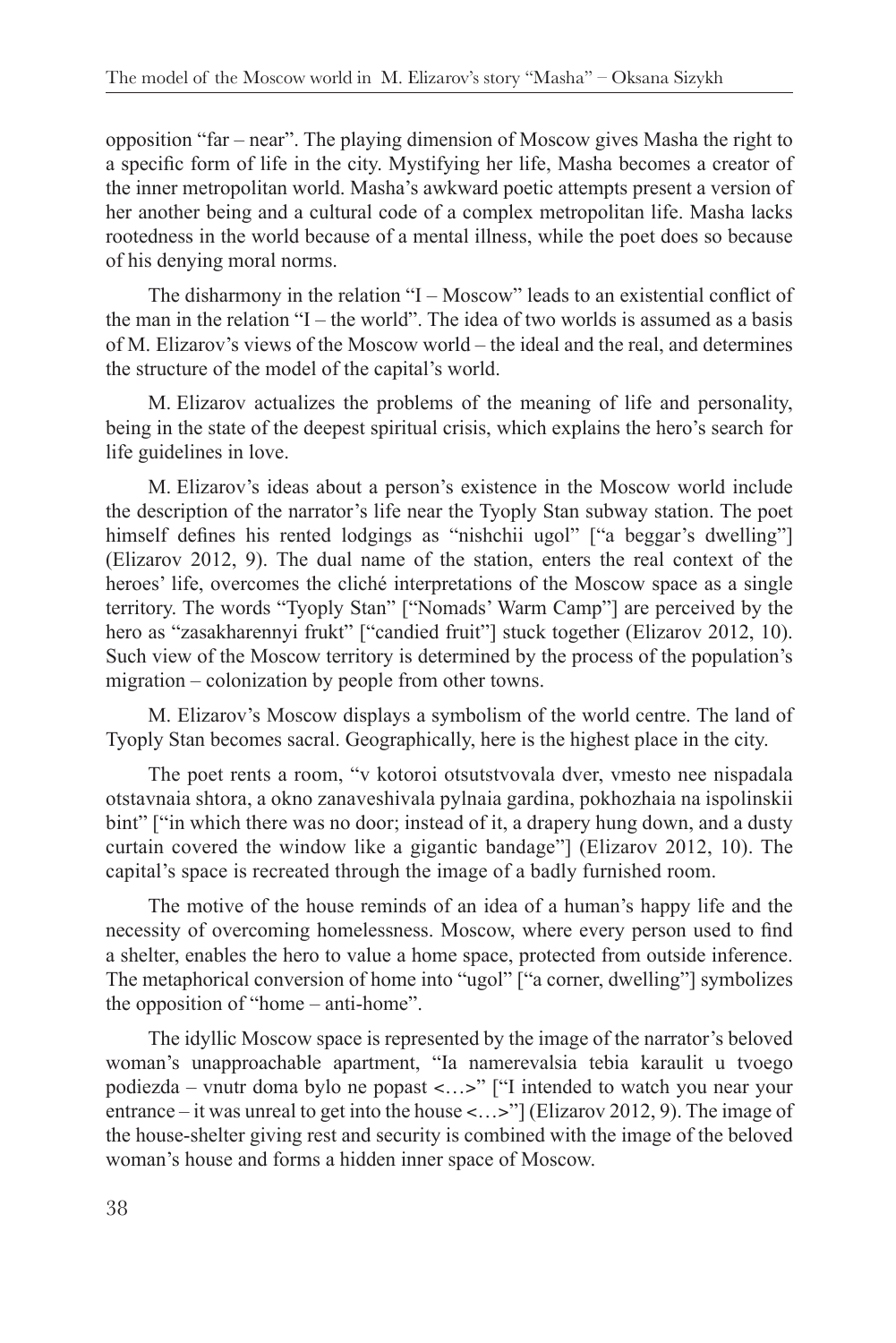To his sweetheart's house the hero opposes the bookstore, which temporarily gave shelter to him, "Kak mladentsy tashchat v rot vsiakuiu maniashchuiu drian, tak ty zatashchila menia v svoi dom na probu – uvela iz knizhnogo magazina, gde ia samovliublenno i ispuganno prezentoval moe ocherednoe bumazhnoe chado" ["Like babies who drag any alluring trash into their mouths, you'd dragged me into your house on approbation – you'd taken me away from the bookstore, where I had been narcissistically and frightenedly presenting my latest paper child"] (Elizarov 2012, 9). Such vision of the urban space forms an individual planning of the city, in which "one's own" and "alien" space arises. The experience of losing house loss is an anthropological constant of the modern culture (Matlakhova 2011). Although it sounds paradoxical, Moscow gives a person a chance to stay alone.

In the Moscow space various personalities coexist  $-$  the writer from another city, the cynical beauty, the spouse, left by the writer and therefore angry with life, the unattractive Masha. In his story, M. Elizarov actualizes the problem of the meaning of life. Each character has his/her metaphor of being; the life of the writer is like a horror, of his darling – like a love adventure, of his former wife – like a betrayal, for Masha life is an amateur play.

The character's comprehension of being detects individuality in it. The moral estimation of the surrounding reality by the story's characters is diverse. The writer perceives the situation around him as obsession, naming the attitude of the surrounding people to him "pasternakovskaia travlia" ["the harassment of Pasternak"] (Elizarov 2012, 12). His darling does not appreciate art. The indifference to art denies the very essence of beauty. The inability to understand poetry defines the girl's lack of spirituality. For the writer's wife Moscow is associated with an idle life. The world view of Masha, who wants to find a kindred spirit, is aimed at clarification of her place in the writer's world.

The metaphor of "the harassment of Pasternak" refers to the lines from the poem by B. L. Pasternak (n. d.) "Obieiasnenie" ["The accounting, explanation"]:

| Proidut goda, ty vstupish v brak, | [Years pass, you'll marry, then forget |
|-----------------------------------|----------------------------------------|
| Zabudesh neustroistva.            | Your present disarrangement,           |
| Byt zhenshchinoi velikii shag,    | For womanhood's a great exploit,       |
| Svodit s uma geroistvo.           | A feat to set men raving.              |
| $\langle \ldots \rangle$          | $\langle \ldots \rangle$               |
| No kak ne skovyvaet noch          | And yet, however firm the bond         |
| Menia koltsom tosklivym,          | Of nighttime's anguished fetter,       |
| Silnei na svete tiaga proch       | Repulsion's power is no less strong,   |
| I manit strast k razryvam.        | The urge to flee still beckons.]       |
|                                   | (Translated by Christopher Barnes)     |

This metaphor explains the plot of the modern story as a non-banal love story, on the one hand, and on the other hand  $-$  as a reaction of the city, aggressively relating to a stranger. The metaphor illustrates the images of a city-fortress, not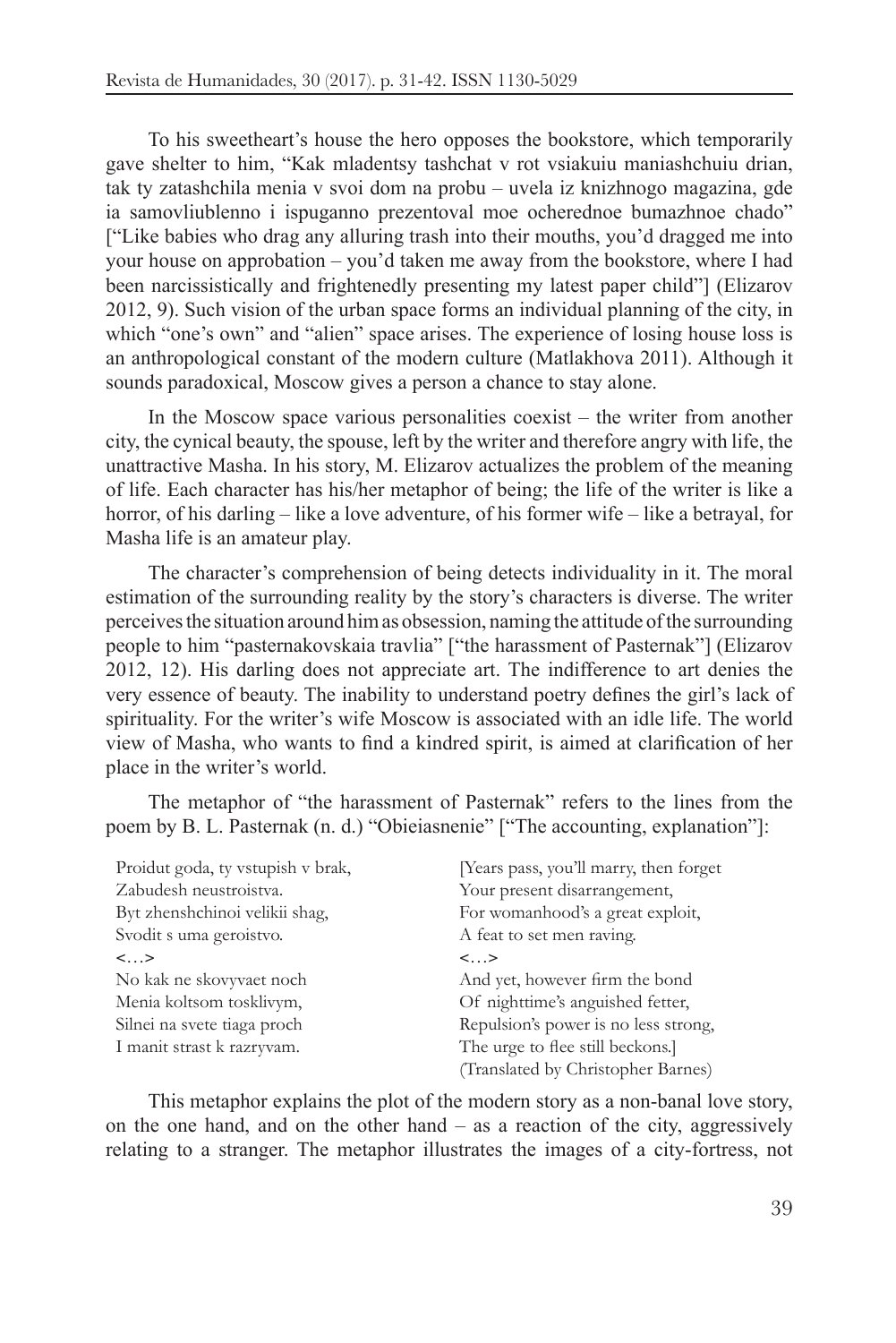admitting "strangers", and a city breaking hearts and destroying the dreams of its "visitors", branding their senseless existence.

The motive of loneliness according to M. Elizarov is a vital code of a modern man. The hero-poet's wish to possess a woman introduces an erotic motive into the text, but it is read as a longing for spirituality. The absence of descriptions of body parts denies corporality and the possibility of filling the flesh with a spirit. The existential opposition "loneliness – love" demands from the poet to force his way to the sense of being. The spirit of creation present in M. Elizarov's text is endowed with a transforming force and should spiritualize the characters' lives. So, the opposition "existence (life) – non-existence (impermanent state)" appears.

The temporal characteristics of the depicted Moscow world are reflected in the hero's perception of a natural continuum only in interrelation with personal life, "Ty prekratila nas nakanune vosmogo marta" ["You stopped us on the eve of the 8 March"] (Elizarov 2012, 11).

The return to the image of the beloved woman in the context of the story becomes for the writer a sign of loss of sense in the world, "Ty ushla po telefonnym" provodam <...> I semero minuvshikh sutok, tochno raskoldovannye trupy, vzdulis, lopnuli I razlozhilis na tysiachi rykhlykh muchitelnykh minut" ["You went away through telephone wires  $\lt$ ... > And the past seven days, as if corpses removed from a spell, swelled, burst and disintegrated into thousands of loose agonizing minutes"] (Elizarov 2012, 8). Motion as the law of existence of the capital's world manifests itself in the details of narration, "Na piatnadtsatoi minute reshil zvonit" ["on the fifteenth minute I decided to call"] (Elizarov 2012, 19), "piatnichnyi iunyi vecher" ["young Friday evening"] (Elizarov 2012, 21) etc.

The author distinguishes such features of the metropolitan life as contrast, sharp division into social groups, domination of passions. The influence of Moscow on a person is strong. A disease state and physical sickness of the story's heroes, who insistently try to establish existentially significant relations with the capital through love, is shown, "Ty menia podkosila, obeznozhila. No prishla pora stanovitsia na protezy <...> Dlia nachala vzdumal pribratsia v komnate <...>" ["You demoralized me, immobilized. But time came to rise on prostheses <...> For a start I decided to pick up my room"] (Elizarov 2012, 14). The hero overcomes his emotional turmoil; that is why confession is chosen by the author as the form of narration.

### 4. CONCLUSION

The model of the Moscow world consists of several structural elements including spatio-temporal fundamentals; images of the heroes; motives (duality, home, loneliness) and problems (meaning of life, personality), ensuring the connection between the components of the model, while their oppositions fix the inconsistency of life. The centre of the system is the hero-poet. The spirituality of the capital's world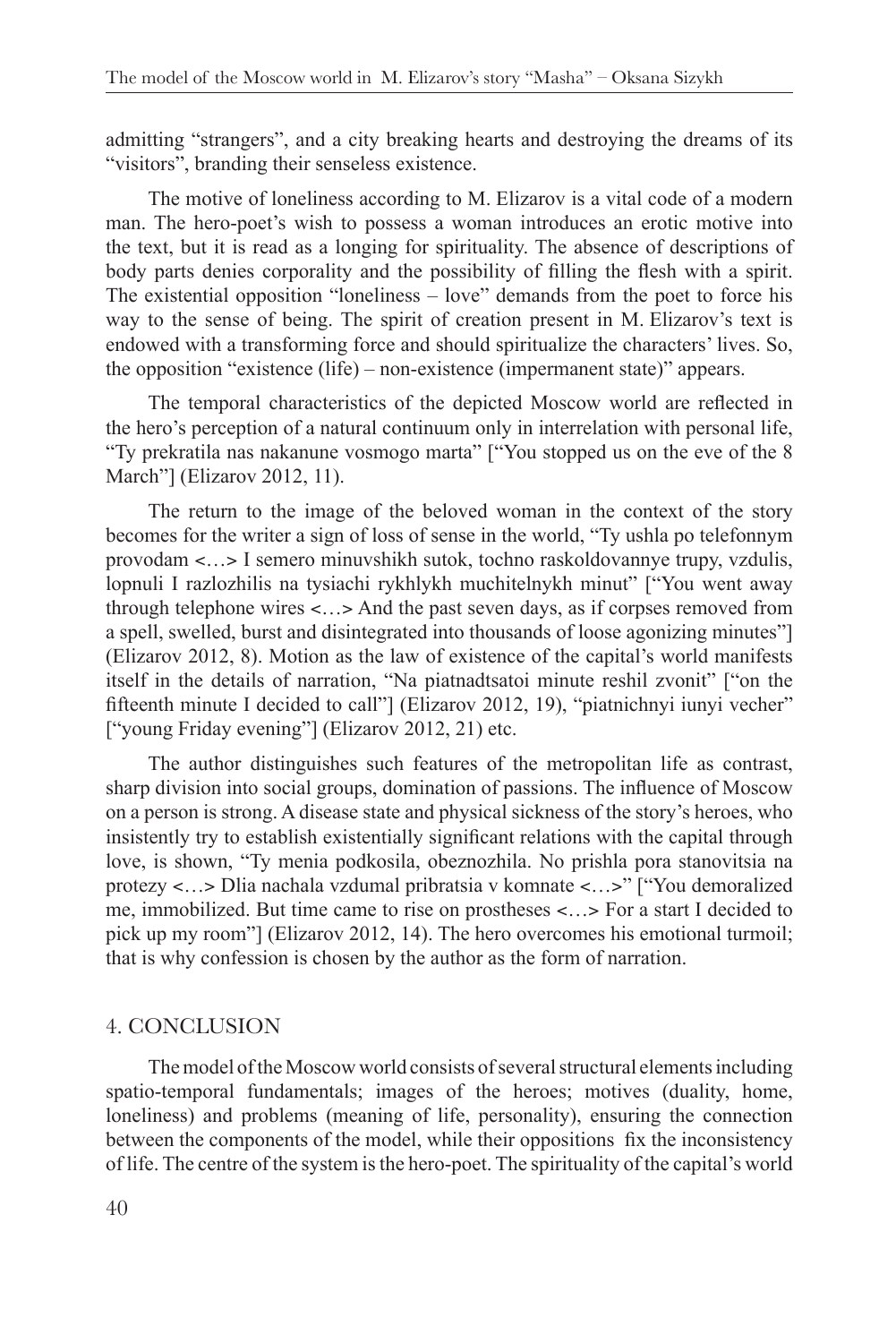is symbolized by the memorial to Pushkin-demiurge. The fundamental geometrical figure of the Moscow world model is an isosceles triangle, containing an the idea of unity of body, soul and spirit. On the apices of the triangle there are "love", "chance" and "fault", reflecting the hero-narrator's knowledge about the world.

The model of the Moscow world is based on the system of oppositions: "one's own – alien", "existence – non-existence", "far – near", "farce – reality", "loneliness  $-$ love", reflecting the signs of the metropolitan world.

The oppositions are connected with the structure of the Moscow space ("house - room, corner") and time ("November - December - March - April", "moment  $-$  hour  $-$  day  $-$  weeks  $-$  month", "morning  $-$  afternoon  $-$  evening"), reflecting the contrasted signs of the world.

### 5. REFERENCES

- Elizarov, M.Iu. (2012). We stepped out for a smoke for 17 years. Moscow, Russia: Astrel (in Russian).
- Ferdinal, F. (2013). Censorship, resistance and transformation in modern Indonesian literature. Mediterranean Journal of Social Sciences, 4(1), 269-272.
- Gugin, D.L. (2008). The uses of literature: Towards a bidirectional stylistics. *Language and Literature*
- Liusyi, A.P. (2013). The Moscow text: A textual concept of the Russian culture. Moscow, Russia: Veche, Russkii Impuls (in Russian).
- Lotman, Iu.M. (n. d.). Papers in semiotics and typology of culture. http://www.gumer. info/bibliotek\_Buks/Culture/Lotm/14.php. Cited 20 July 2016 (in Russian).
- Malygina, N.M. (2005). The problem of "the Moscow text" in the Russian literature of the XX century. In: Moscow and "the Moscow text" in the Russian literature *of the XX century*. Conference proceedings (pp. 3-5). Moscow, Russia (in Russian).
- Mangoush, R., Yusof, N.M., & Hashim, R.S. (2013). Interpretations of history in early twenty-first century Arabic fiction: A critical analysis of Al-Saqqaf's Qissat Irhabi. Petranika. Journal of Social Science and Humanities, 21(2), 407-420.
- Matlakhova, M.S. (2011). The phenomenon of homelessness in the space of the modern *culture*. Dissertation, Saint Petersburg (in Russian).
- Mazzarello, P. (2001). Lombrozo and Tolstoy. Nature, 409(6823), 983.
- Mednis, N.E. (2011). Poetics and semiotics of the Russian literature. Moscow, Russia: Iazyki Slavianskoi Kultury (in Russian).
- Mohamed, Z., & Tahir, U.M.M. (2013). Islam Between human inspiration and divine revelation: A counte argument to the notion of cultural vacuum by albert hourani. Petranika. Journal of Social Science and Humanities, 21(1), 259-270.